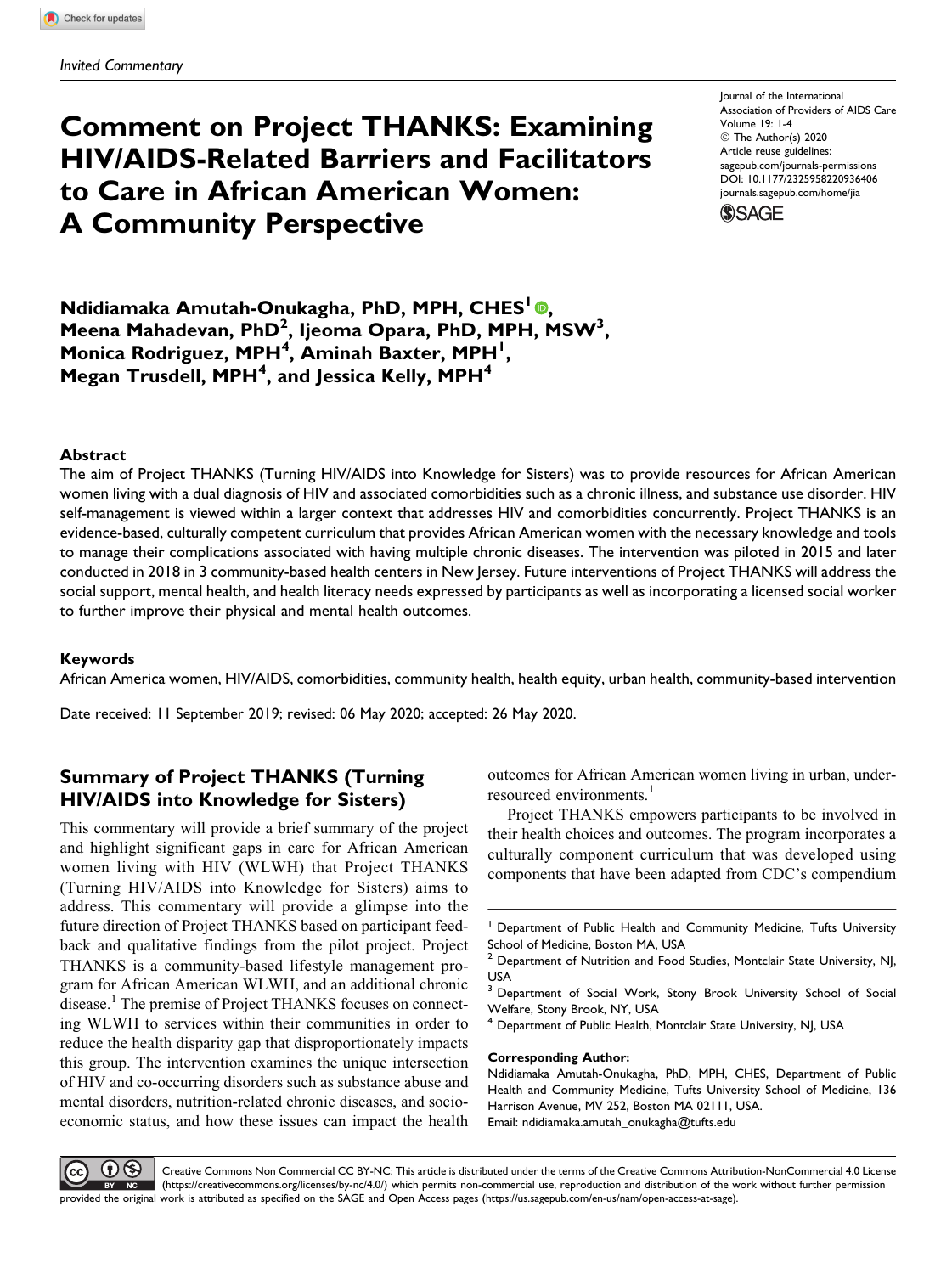## What Do We Already Know about This Topic?

We already know that HIV+ women of color face unique stressors as it pertains to their health and health seeking behaviors.

## How Does Your Research Contribute to the Field?

Our research contributes to the field by providing additional context to the lived experiences of HIV+ women of color and how to best address their healthcare and pscyhosocial needs.

## What Are Your Research's Implications toward Theory, Practice, or Policy?

Our research's implications towards practice include resources for social workers, therapists and case managers to assist in the delivery of services for HIV+ women of color.

of evidence-based HIV prevention interventions for African American women, namely the Holistic Health Recovery Program (HHRP) and Sisters Informing Sisters on Topics about AIDS (SISTA). Project THANKS differs from HHRP and SISTA however, in that in addition to HIV and substance abuse, this curriculum aims to provide African American women with the necessary knowledge and tools to manage the complications associated with having multiple chronic diseases.

Project THANKS has 3 primary goals for women participating in the program: (1) prioritizing their health care needs given the dual diagnosis of HIV and another chronic disease and substance use disorder; (2) learning to recognize the symptoms of other chronic diseases early and seek appropriate care; and (3) learning to become an active participant in their own health care by adopting healthy behaviors. The intervention aimed to accomplish this goal by including components that enhanced each individual's problem-solving and decision-making skills, increasing self-efficacy, and building their sense of agency. Facilitators and peer leaders were responsible for implementing the curriculum and worked collaboratively with participants to reflect upon individual, sociopolitical, and environmental systems that have a direct impact on their nutrition, access to medical care, mental health resources, and supportive networks.

The success of Project THANKS partially stems from its theoretical foundation, as the socio-ecological model utilized highlights a comprehensive network which includes changes in perception and values at the individual level (knowledge, attitudes, and beliefs), interpersonal level (social support and size of social networks), and environmental level (availability of relevant information and educational resources), and institutional (public health policies).<sup>1</sup> The program assumes that changes across all levels are most effective in producing systemic change in health outcomes and promoting health equity for women with  $HIV<sup>2</sup>$ . The aim is to contribute to the literature and science on community-based intervention research for African American WLWH and comorbid disorders.

The intervention was first pilot tested in 2015 with a group of 10 WLWH at Well of Hope Community Development Center Inc, a harm reduction agency that serves a high number of low-income WLWH residing in and around Paterson, NJ. Paterson, NJ, is an urban, under-resourced community and has one of the highest rates of HIV/AIDS in the state. In 2018, an intervention research study involving Project THANKS was conducted in 3 community-based health centers: North Jersey Community Research Initiative in Newark, NJ Camden Area Health Education Center in Camden, NJ and St. Clare's AIDS Resource Foundation Center in Newark, NJ. Newark and Camden were targeted cities to receive Project THANKS due to the high rates of HIV/AIDS cases in New Jersey.<sup>3</sup> Project THANKS implemented 7 weekly group sessions which were approximately 2.5 hours long in each health center. There were 7 sessions included in the intervention: (1) Needs Assessment (focus group discussions to assess the specific needs of the African American WLWH in the program); (2) Personalized Goal Setting (motivating participants to set realistic goals for themselves using role plays and case scenarios); (3) Stress Management (learning how to manage stress caused by the intersection of race, gender, class, co-occurring disorders, and HIV status); (4) Nutritional Recovery (learning how to access healthy food options and nutritional importance); (5) Healthy Relationships (learning how to identify and maintain supportive and healthy relationships); (6) Healthcare Participation (teaching women how to be involved in their physical health care; (7) Media Advocacy (learning tools on community mobilizing and empowerment through advocacy of health care access and public health issues). $3$ 

The results of the group sessions are applicable to other communities that comprise women of color living with HIV/ AIDS and related comorbidities. The findings add to the body of existing research on effectively providing care to WLWH. By aiming to "sustain and build upon the implementation of the intervention at harm reduction agencies across the state" and by creating new models of service, Project THANKS hopes to provide direct insight to the agencies and health care professionals from the communities they serve in order to provide meaningful and sustainable change. $1,3$ 

## The Need for Project THANKS for African American WLWH

Project THANKS is innovative in nature as it is designed to encourage women to set overall health and wellness goals while acknowledging environmental context. Women living with HIV have stated that identifying what is important in their life, which can vary depending on their circumstance,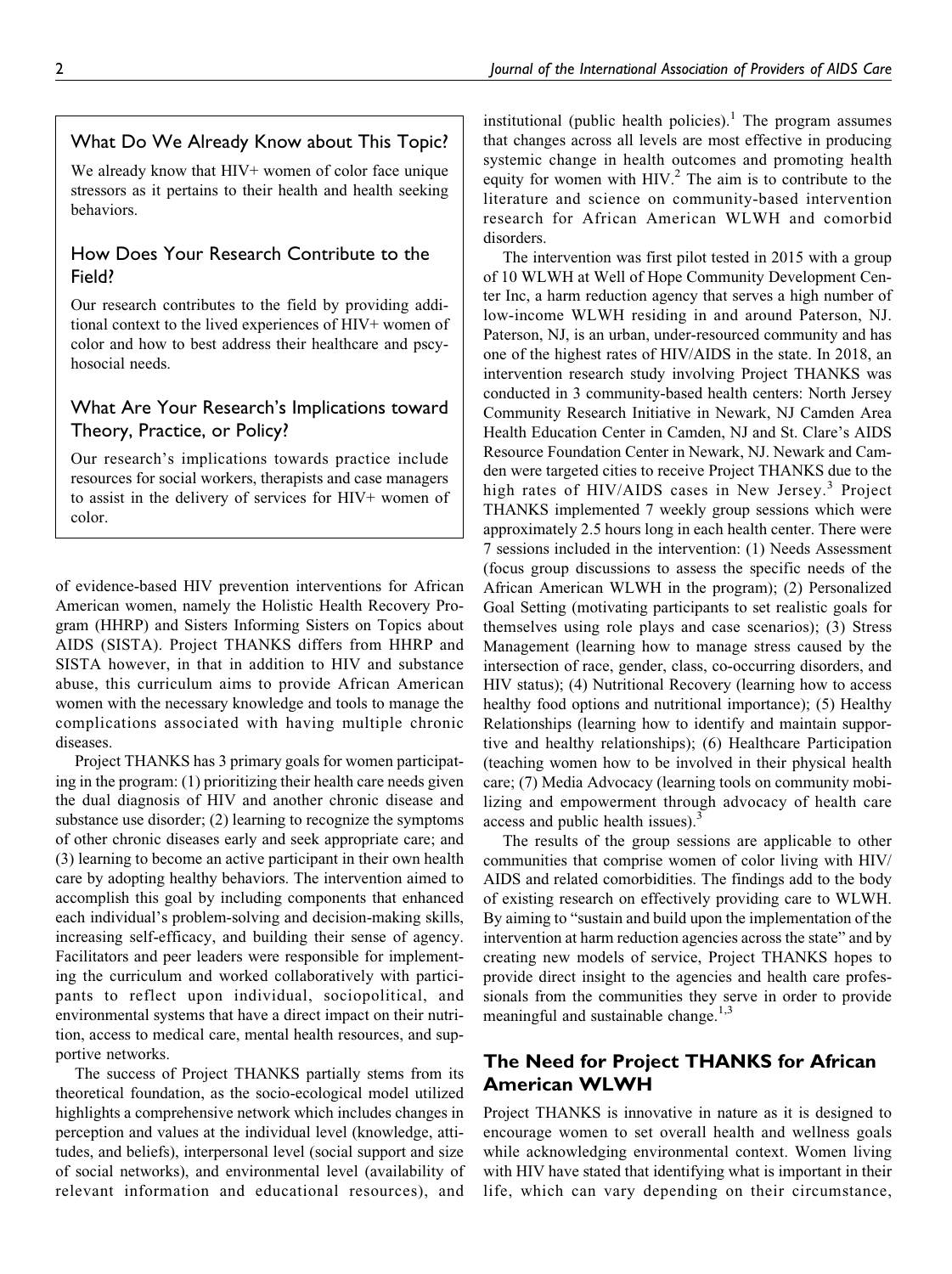

Figure 1. Major themes from qualitative study.

motivates them to adhere to treatment.<sup>4,5</sup> Thus, interventions that incorporate goal setting help participants focus on what is important to achieve a sense of balance between the difficulties associated with managing HIV and comorbidities and other life responsibilities, such as caring for children.<sup>6</sup> Project THANKS takes an individualistic approach by allowing the women to set goals that will ultimately motivate them to adhere to treatment.

Research has suggested that African American WLWH may be at a particularly high risk for psychological distress compared to African American men and white women and men.<sup>5</sup> Project THANKS addresses the concerns of HIV-positive African American women who are dealing with multiple chronic conditions (ie, diabetes, hypertension, or heart disease), mental health disorders, and substance use disorder and have unique contextual needs. African American women as a whole are at an increased risk for poverty, are more likely to be unmarried and under or uninsured than whites, and often place their health care needs behind other family members, that is, spouses, children, and grandchildren.<sup>7-9</sup>

In our qualitative study, Project THANKS participants indicated experiencing feelings of depression, anxiety, and stress (see Figure 1). A systematic review by Lambert et al found that

social support was a valuable resource that improved ART adherence and retention in care.<sup>10</sup> Similarly, Project THANKS participants indicated that it was comforting to connect with other WLWH. Social support was a major theme that arose from the qualitative study. Future interventions of Project THANKS will include a targeted focus on addressing mental health needs by incorporating meditation and providing referrals to mental health services.

Project THANKS participants indicated they wanted a better understanding of their health; including their laboratory tests results and the impact of medication on their treatment (see Figure 1). HIV care providers have stated the importance of patient education and counseling.<sup>4</sup> Due to the findings from the qualitative study, future iterations of Project THANKS will incorporate more educational workshops to provide participants with the tools to better manage their health, including understanding lab tests and treatment and communicating better with their provider.

A strong patient–provider relationship can lead to better medication adherence and improved treatment outcomes among African American women with HIV.<sup>11</sup> In DeMoss et al's qualitative study among middle-aged African American WLWH in the Deep